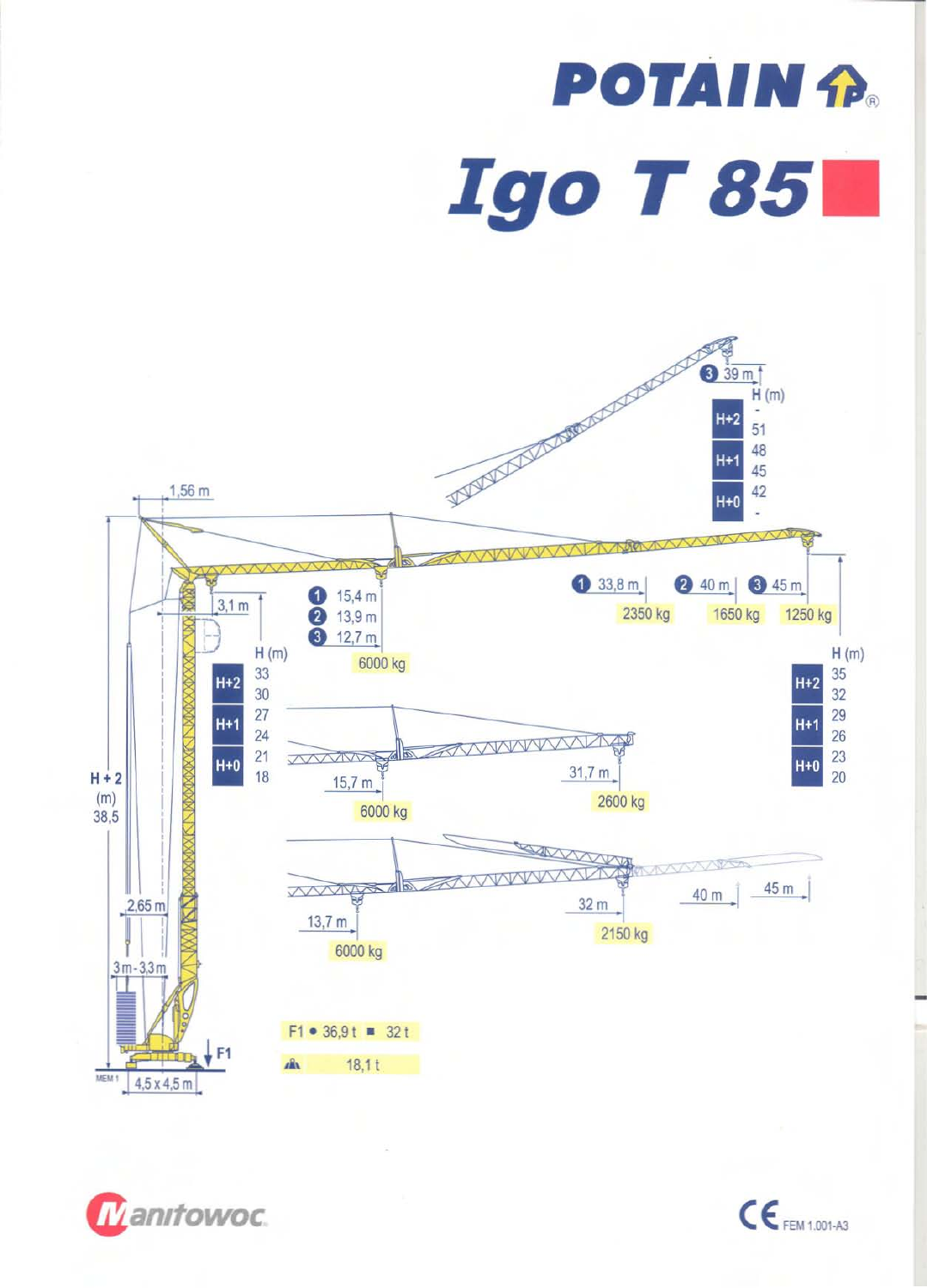



## **Igo T85**

|--|--|

|    | deo                                                                            | n a                                                                                     | C(3)                                                                                      | OE.                                                                                                    | C T                                                                 | Œ                                                                                |  |  |
|----|--------------------------------------------------------------------------------|-----------------------------------------------------------------------------------------|-------------------------------------------------------------------------------------------|--------------------------------------------------------------------------------------------------------|---------------------------------------------------------------------|----------------------------------------------------------------------------------|--|--|
| ۰  | Réactions en service                                                           | Reaktionskrafte in Betrieb                                                              | Reactions in service                                                                      | Reacciones en servicio                                                                                 | Reazioni in servizio                                                | Reaccões em servico                                                              |  |  |
| ■  | Réactions hors service                                                         | Reaktionskräfte außer Betrieb Reactions out of service                                  |                                                                                           | Reacciones fuera de servicio Reazioni fuori servizio                                                   |                                                                     | Reaccões fora de servico                                                         |  |  |
| n. | A vide sans lest (ni train de<br>transport) avec flèche et<br>hauteur maximum. | Ohne Last, Ballast (und)<br>Transportachse), mit<br>Maximalausleger und<br>Maximalhöhe. | Without load, ballast (or<br>transport axles), with<br>maximum jib and maximum<br>height. | Sin carga, sin lastre, (ni tren<br>de transporte), flecha y altura assali di trasporto) con<br>maxima. | A vuoto, senza zavorra (ne<br>braccio massimo e altezza<br>massima. | Sem carga (nem trem de<br>transporte)- sem lastro com<br>lança e altura máximas. |  |  |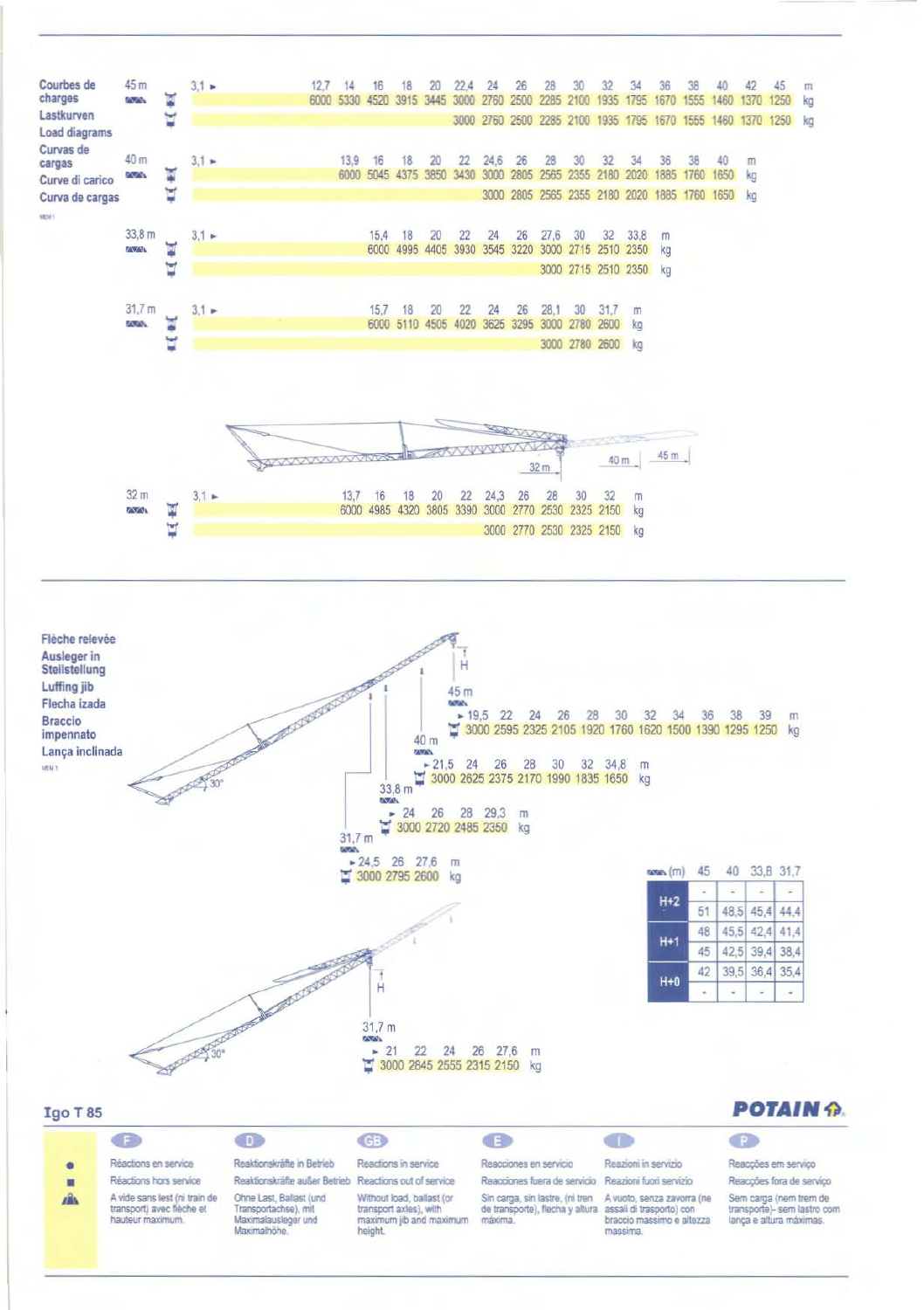| <b>Mécanismes</b><br>Antriebe<br><b>Mechanisms</b> |                                |                           |                       | اه ها<br><b>UU</b>                                                                               |                  |    |            |     |      |      | $\frac{\text{ch}}{\text{hp}}$ | kW          |      |    |
|----------------------------------------------------|--------------------------------|---------------------------|-----------------------|--------------------------------------------------------------------------------------------------|------------------|----|------------|-----|------|------|-------------------------------|-------------|------|----|
|                                                    |                                | 20 LVF 15<br>Optima       | m/min                 | 3.2                                                                                              | 16               | 27 | 54         | 65  | 1.6  | 8    | 13,5                          | 27          | 32,5 |    |
| <b>Mecanismos</b>                                  |                                |                           | kg                    | 3000                                                                                             | 3000             |    | 3000 1500  | 750 | 6000 | 6000 | 6000                          | 3000        | 1500 | 20 |
| Meccanismi<br><b>Mecanismos</b><br>MEM 1           |                                | <b>5 DVF 5</b>            | m/min                 | $15 - 30 - 55 (0 \rightarrow 2000 \text{ kg}) - 15 - 30 - 40 (2000 \rightarrow 6000 \text{ kg})$ |                  |    |            |     |      |      | 5,5                           | 4           |      |    |
|                                                    | $\bullet$                      | <b>RVF 51</b><br>Optima + | tr/min<br>U/min - rpm | $0 \rightarrow 0.8$                                                                              |                  |    |            |     |      |      | 5,5                           | 4           |      |    |
|                                                    |                                | <b>TVF 324</b>            | m/min                 | 25                                                                                               |                  |    |            |     |      |      |                               | $2x4$ $2x3$ |      |    |
|                                                    | <b>CEI 38</b><br><b>IEC 38</b> |                           |                       |                                                                                                  |                  |    | <b>kVA</b> |     |      |      |                               |             |      |    |
|                                                    | 400 V (+6% -10%) 50 Hz         |                           |                       |                                                                                                  | 20 LVF 15:31 kVA |    |            |     |      |      |                               |             |      |    |
|                                                    | 480 V (+6% -10%) 60 Hz         |                           |                       |                                                                                                  | 20 LVF 15:31 kVA |    |            |     |      |      |                               |             |      |    |



E